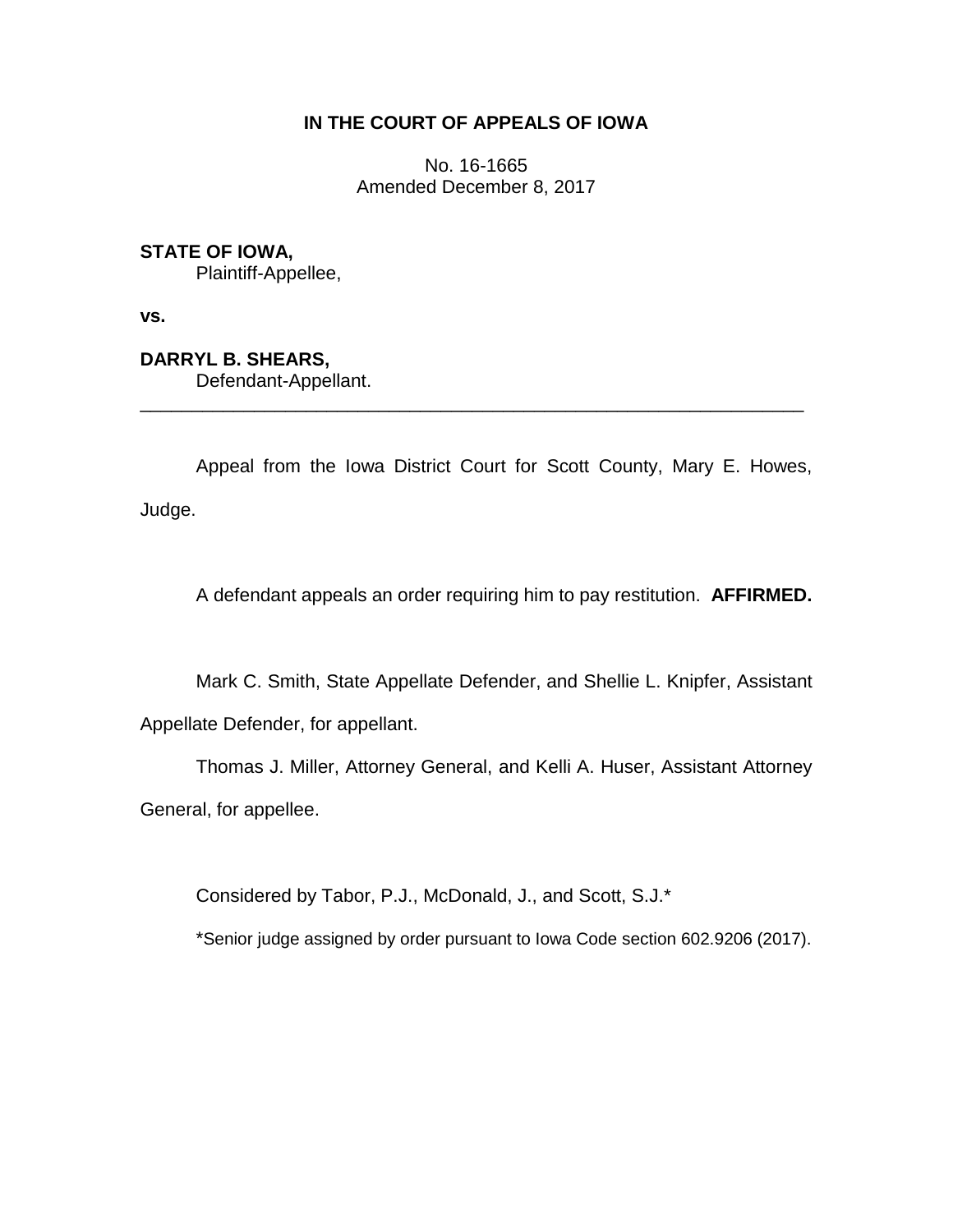### **SCOTT, Senior Judge.**

 $\overline{a}$ 

In this appeal of a restitution order, we are asked to resolve whether it is foreseeable that police officers would end a high-speed chase of the van driven by Darryl Shears by hitting his van with their police vehicles. Because we find such actions foreseeable, we affirm the restitution order.

On February 11, 2016, the City of Davenport filed a restitution claim for \$7093.88 for damages to the police vehicles sustained during the officers' efforts to stop the van Shears was driving. In April 2016, the State and Shears entered into a plea agreement, and Shears agreed to plead guilty to a lesser-included eluding charge and second-degree criminal mischief as charged. 1

At the April 8, 2016 plea hearing, Shears admitted to intentionally damaging other people's property in excess of \$1000 and failing to stop when signaled to do so by a uniformed officer in a marked patrol car using flashing lights and sirens while exceeding twenty-five miles per hour. The court deferred acceptance of the pleas pending receipt of a presentence investigation report and set sentencing for May 19, 2016. But before the hearing, Shears filed a motion in arrest of judgment on May 4, asking the court to set aside his pleas and claiming he was not aware "of the potential consequence [of] restitution for both counts." After the May hearing on his motion, the court found Shears had "buyer's remorse" and denied relief.

On July 26, 2016, the court sentenced Shears to five-year and two-year consecutive, indeterminate terms of incarceration. The court also required "a

<sup>&</sup>lt;sup>1</sup> The State agreed to drop another charge, possession of controlled substances, second offense.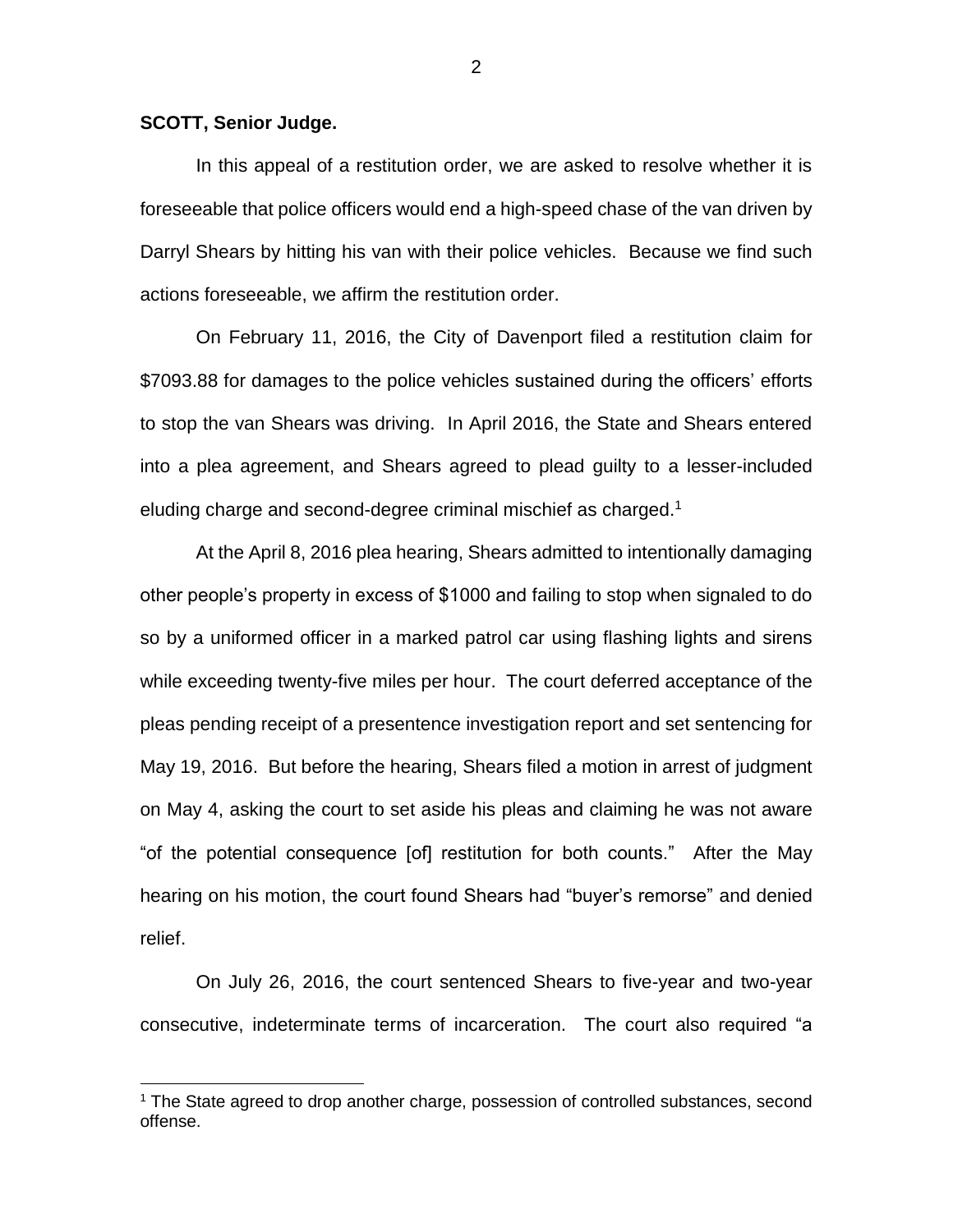victim restitution hearing be held within the next [thirty] days." At that August 24 hearing, Shears did not challenge the dollar amount of restitution, only whether he was responsible for paying it. The court's September 16, 2016 restitution order required Shears to pay "\$7093.88 for damage to Davenport Police Squad Cars. The squad cars were damaged when the police were chasing [Shears] by car for his eluding and criminal mischief crimes, which he later" pled to and was sentenced on.

Shears filed a pro se notice of appeal on September 28, 2016. On February 1, 2017, the supreme court's order noted Shears had timely appealed the September 16, 2016 restitution order and granted Shears a delayed appeal from the July 26, 2016 sentencing order, combining the appeals under the same docket number.

In this restitution proceeding, if we find no error of law, we are bound by the district court's factual findings if they are supported by substantial evidence. *See State v. Bonstetter*, 637 N.W.2d 161, 165 (Iowa 2001). Restitution connotes "compensating the victim for loss," and it "forces the offender to answer directly for the consequences of his or her actions." *Id.* The rationale for a restitution order under Iowa criminal law "is similar to the rationale of tort under civil law." *Id.* Iowa law requires restitution to be ordered in all criminal cases in which the defendant pleads guilty. *See* Iowa Code § 910.2 (2015).

"Any damages that are causally related to the criminal activities may be included in the restitution order." *Bonstetter*, 637 N.W.2d at 168. Thus, in calculating the amount of restitution, the court "must find a causal connection between the established criminal act and the injuries to the victim" by a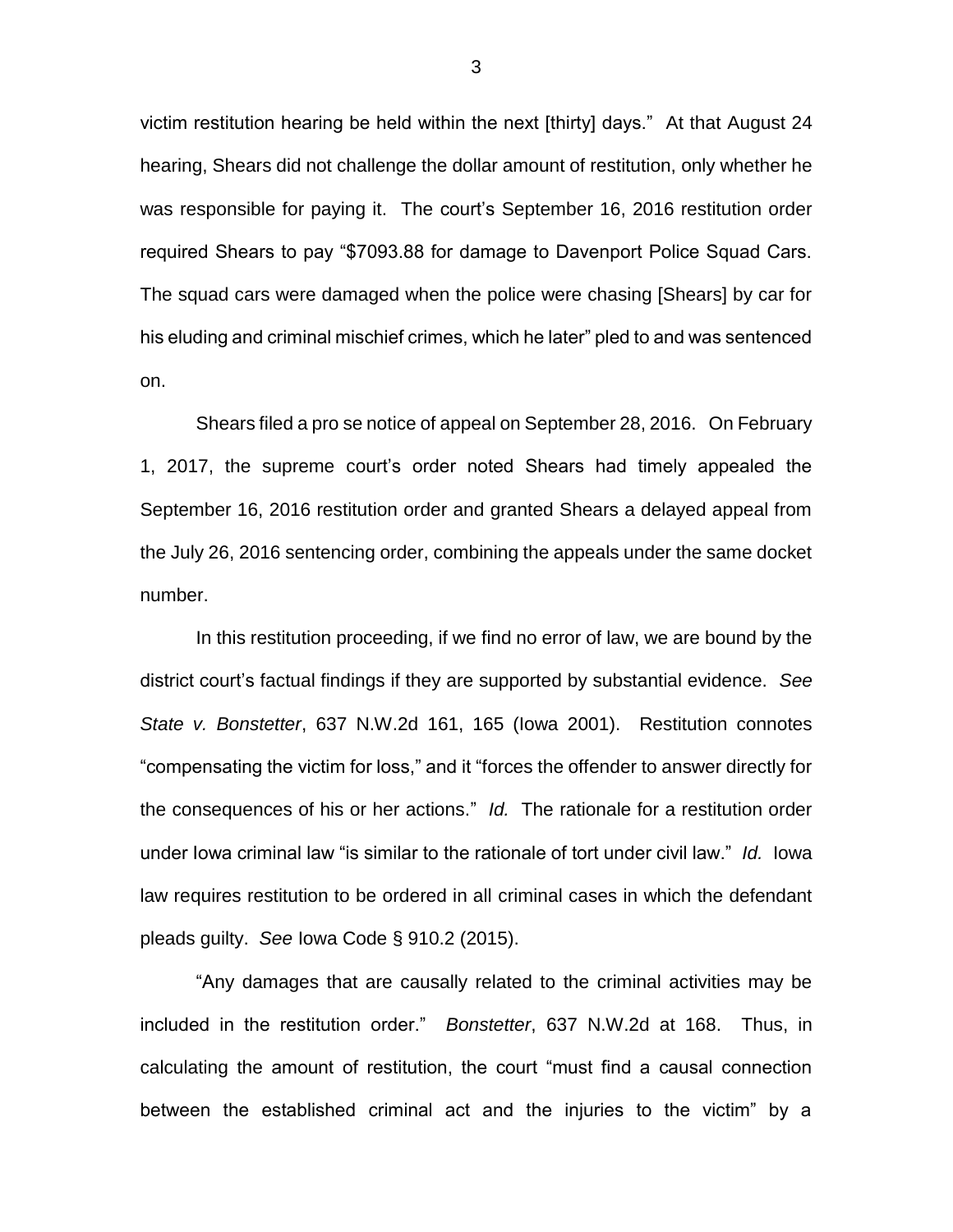preponderance of the evidence. *Id.*; *State v. Holmberg*, 449 N.W.2d 276, 377 (Iowa 1989) (noting the same restitution requirements).

On appeal and citing to cases from Wisconsin, Shears argues his "act of eluding itself did not cause the damage" to the police vehicles. "Instead, it was the actions of the Davenport police" "in carrying out their attempts to stop him" that caused the "damage to the police vehicles." *See State v. Haase*, 716 N.W.2d 526, 527, 530 (Wisc. Ct. App. 2006) (denying restitution where officer drove squad car into field during pursuit, officer stopped car without incident to pursue defendant on foot, and officer's car subsequently burst into flames); *State v. Storlie*, 647 N.W.2d 926, 929 (Wisc. Ct. App. 2002) (denying restitution for the cost of destroyed "stop sticks" utilized to end high-speed chase because "stop sticks" were tool similar to police department's cost of overtime and thus, a normal cost of law enforcement).

We find the Wisconsin cases Shears cites factually distinguishable and inapplicable. Utilizing the Iowa standard of proximate cause, we conclude the prosecution here has met its causation burden if substantial evidence shows the damage to the police vehicles was "a reasonable foreseeable consequence or within the range of harms" of Shears eluding the officers who were trying to stop him. *See State v. Tyler*, 873 N.W.2d 741, 749 (Iowa 2016) (holding that "[e]ven if 'proximate cause' or what we now call 'scope of liability' remains part of the State's causation burden in a criminal case" there is substantial evidence "a group assault on [the victim] was a reasonably foreseeable consequence or within the range of harms of [defendant's] initial act" of punching the victim in the head and knocking him down); *see also State v. Dillon*, 637 P.2d 602, 608 (Or. 1981) (allowing

4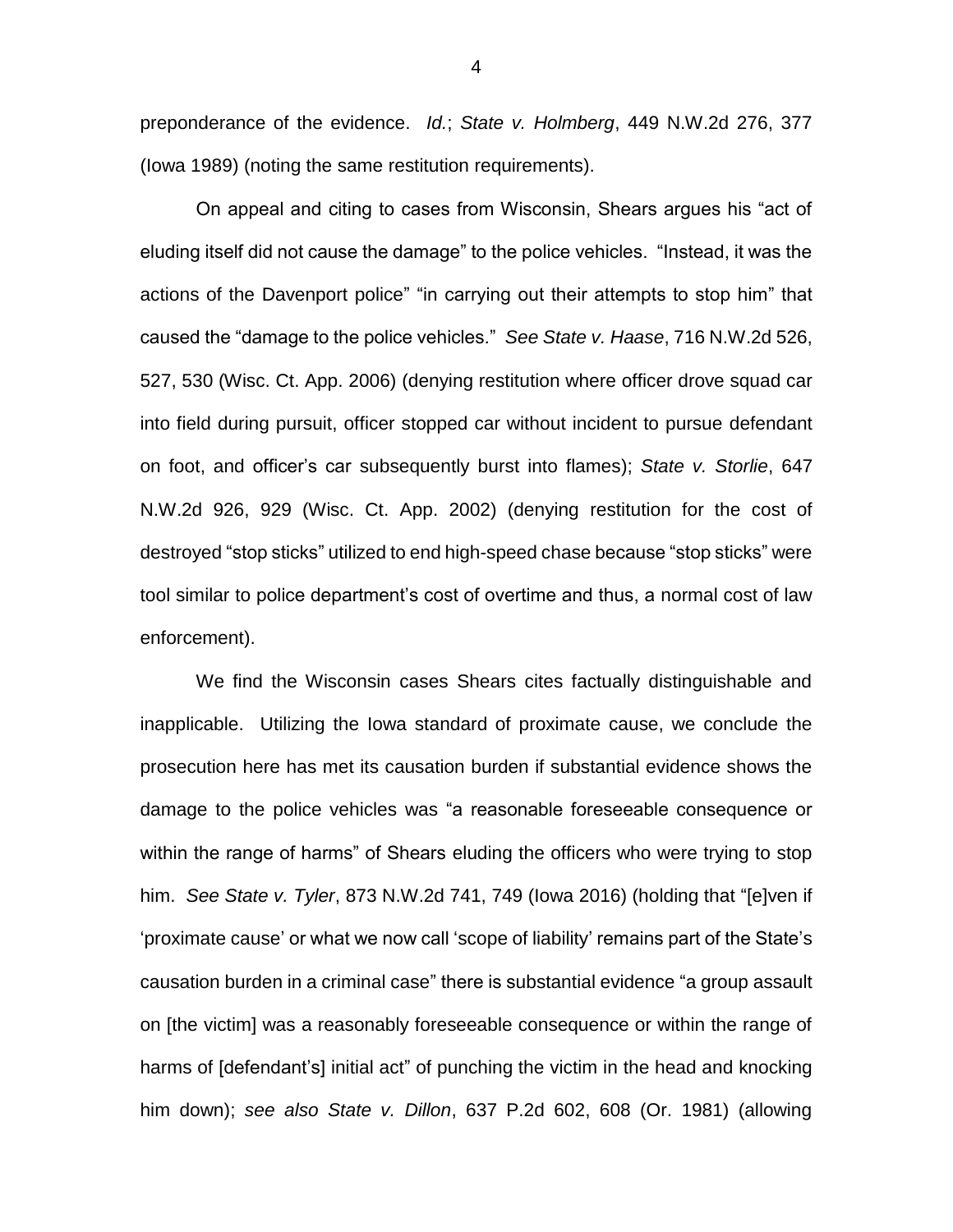restitution for damage to the sheriff's car that defendant hit with his own car because such damage "is an item of damages for which defendant could have been civilly liable under any recognized formulation of tort law").

Similarly, in this restitution challenge, we find the officers using their vehicles to hit the vehicle Shears was driving in an attempt to stop him "was a reasonably foreseeable consequence or within the range of harms" of Shears leading the officers in a high-speed chase and refusing to stop while being pursued. In sum, we find the State satisfied its burden of proving causation and affirm the restitution order. *See State v. Davis*, No. 15-1223, 2016 WL 6902325, at \*1 (Iowa Ct. App. Nov. 23, 2016) (resolving restitution challenge and finding evidence supported "district court's conclusion the manner of [the defendant's] operation of the vehicle" "caused the damages" to the other driver's vehicle).

#### **AFFIRMED.**

Tabor, P.J., dissents; McDonald, J., concurs.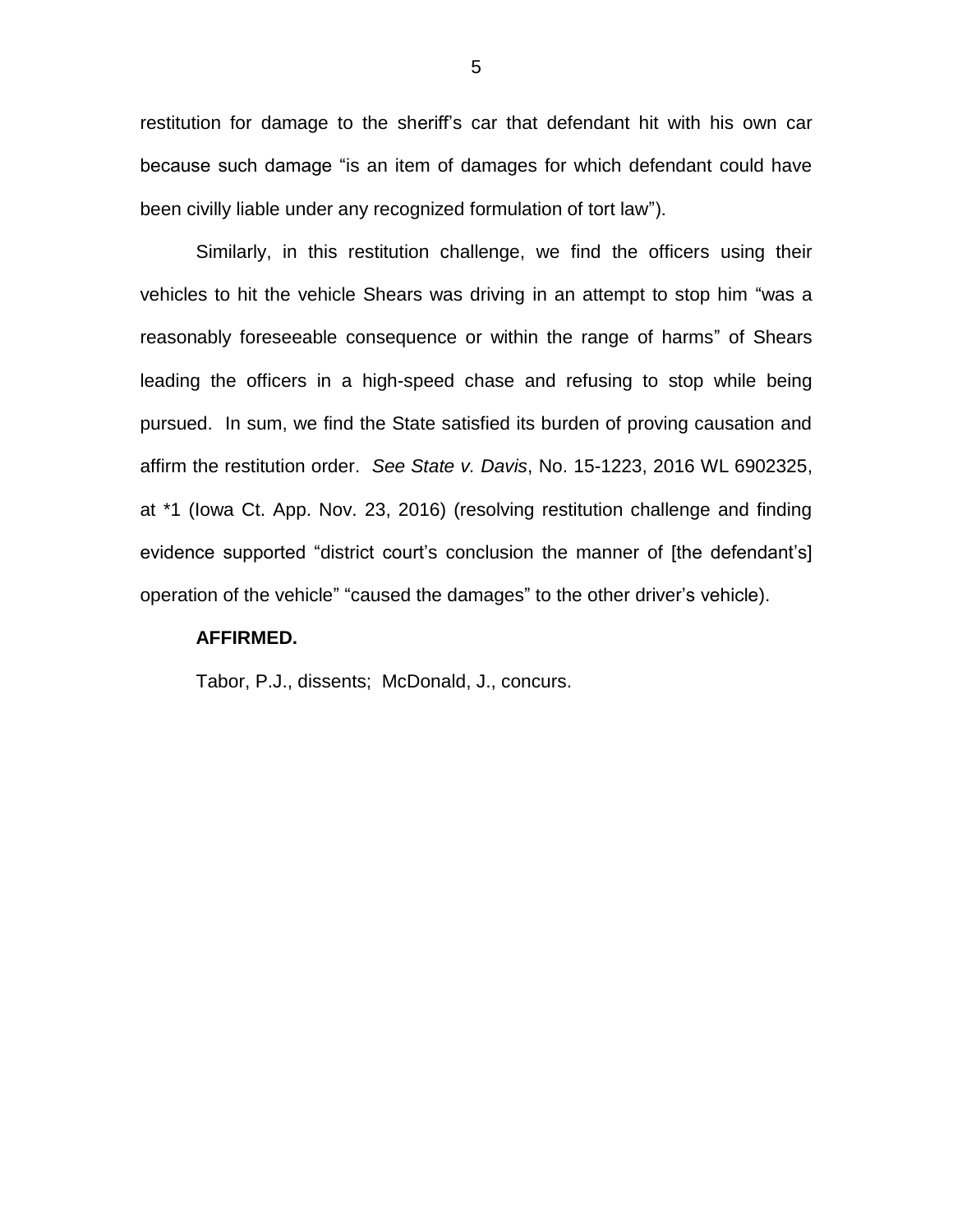### **TABOR, Presiding Judge** (dissenting)

I respectfully dissent. In this eluding case, the City of Davenport did not qualify as a "victim" under Iowa Code section 910.1(5) (2015) (defining victim as "a person who has suffered pecuniary damages as a result of the offender's criminal activities"). The statutory term "person" is broad enough to include a government entity like the Davenport police department. *See State v. Hagen*, 840 N.W.2d 140, 147 (Iowa 2013). But the problem here is the police did not suffer pecuniary damages *as a result* of Shears's criminal activities.

"The words 'as a result of' in the definition of 'victim' clearly connote causation." *State v. Starkey*, 437 N.W.2d 573, 574 (Iowa 1989) (citation omitted). The restitution chapter defines "criminal activities" as any crime for which there is a plea of guilty or a verdict of guilty, or is admitted by the offender, whether or not prosecuted. Iowa Code § 910.1(1). Pecuniary damages include "all damages to the extent not paid by an insurer, which a victim could recover against the offender in a civil action arising out of the same facts or event." *Id*. § 910.1(3).

Shears pleaded guilty to felony eluding and criminal mischief in the second degree. The criminal mischief charge related to his collision with a chain link fence on private property at the end of the chase. The State did not charge Shears with criminal mischief related to impacts with the police squad cars, likely because it could not prove that Shears intentionally damaged the squad cars that, in fact, ran into him. *See id.* § 716.1; *State v. Chang*, 587 N.W.2d 459, 461 (Iowa 1998) (requiring State to prove defendant intended to cause damage).

Nevertheless, the police department's restitution claim listed damages to three police cars incurred when the officers rammed the vehicle Shears was

6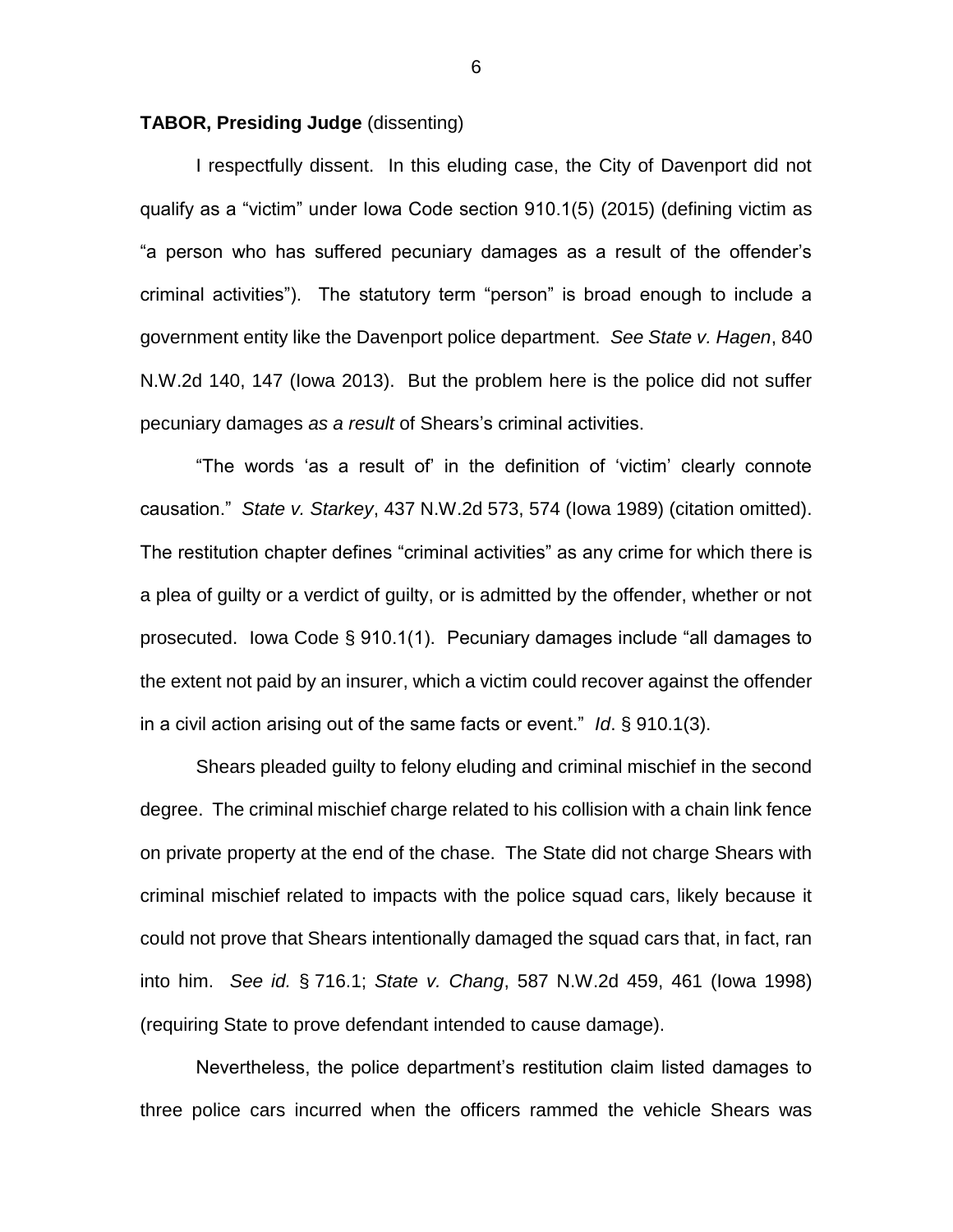driving. The claim listed the following repair amounts: \$574.91 for squad 134; \$4570.28 + \$61.50 (tow) for squad 311; and \$1887.19 for squad 360—for a total of \$7093.88. These repairs were necessitated by the officers' enforcement decisions while pursuing Shears and not by the criminal activities to which Shears pled guilty.

The minutes of evidence indicated Davenport police located Shears, "a wanted suspect," inside a residence on West Locust Street. As Shears left the residence in a minivan, officers "initiated a vehicle pursuit" and eventually a total of five squad cars joined the chase. According to police reports attached to the minutes, Shears was "currently on the pursuable list." At least two different officers performed or tried to perform PIT maneuvers<sup>2</sup> to impede the progress of the minivan. Officer Bobby Flaherty described his decision to place his squad car in harm's way:

Shears was slowing to an acceptable speed and turning south on Pine [Street]. Due to the reduced speed I was comfortable attempting a PIT maneuver in the corner. I made contact with Shears's van on the rear driver side with my squad car's front passenger side. The PIT maneuver worked and the van spun around 180 degrees. I exited my squad car and ordered Shears out of the vehicle at gunpoint. Shears made eye contact with me but refused to comply with my orders. Shears then drove back east through the alley he had just come from.

Nothing in the minutes or attached police reports suggests the damage to the squad cars was the "result of" Shears's criminal activity—willfully failing to bring

 $\overline{a}$ 

 $2$  A "Precision Intervention Technique" or PIT maneuver is a driving technique used by police officers that is designed to halt a fleeing motorist by hitting his or her car at a specific point to throw the car into a spin and brings it to a stop. *See Harris v. Coweta Cty*, 433 F.3d 807, 810 (11th Cir. 2005), *rev'd*, *Scott v. Harris*, 550 U.S. 372, 375 (2007).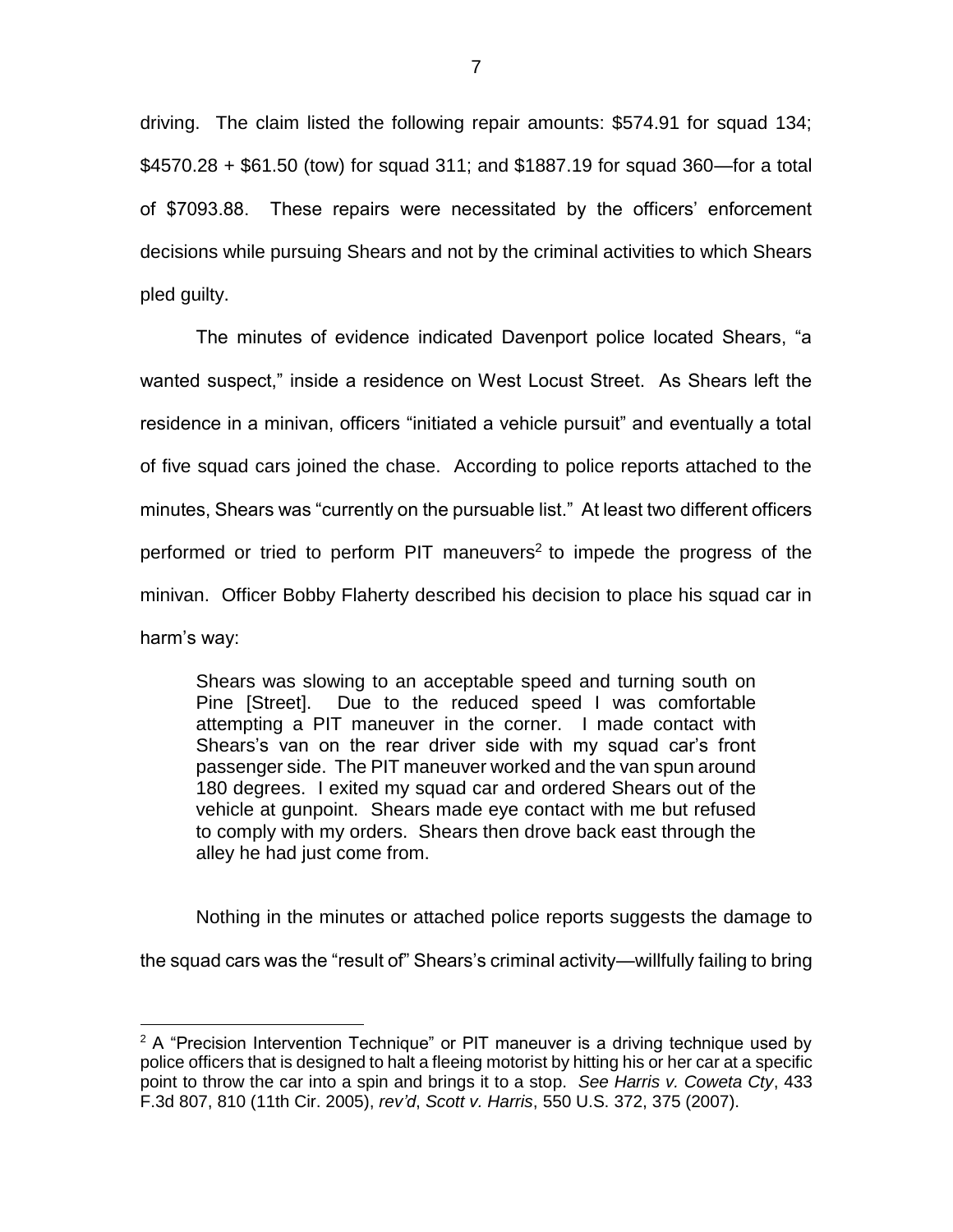the minivan to a stop when given a signal to do so by police. *See* Iowa Code § 321.279(3).

The majority purports to use "the Iowa standard of proximate cause" to hold that the State met its burden to show the squad car damage was "a reasonably foreseeable consequence" of the officers trying to stop Shears's eluding. That holding contravenes our prior restitution case law on causation. "The damage must have been caused by *the offender's criminal act* to justify the restitution order." *State v. Ihde*, 532 N.W.2d 827, 829 (Iowa Ct. App. 1995) (emphasis added) (discussing similarity between tort element of proximate cause and causal connection necessary for restitution award).

The legal or proximate cause test is now analyzed as "scope of liability." *See Thompson v. Kaczinski,* 774 N.W.2d 829, 836-39 (Iowa 2009) (adopting concept from Restatement (Third) of Torts: Physical & Emotional Harm (Am. Law Inst. 2010) [hereinafter Restatement Third]). The question is whether the police department's decision to deploy its squad cars to crash into the fleeing vehicle was within the "scope of liability" for Shears's conduct. *See In re J.S.*, No. 13-0174, 2013 WL 5291959, at \*5 (Iowa Ct. App. Sept. 18, 2013) (holding officer's torn hamstring was not within the scope of liability of a juvenile delinquent's act of running from officer after being told to stop). Applying the "risk standard" from the Restatement (Third), I would find the damage to the squad cars resulting from the officers' PIT maneuvers was outside the scope of the risk taken by Shears when he ignored the police lights and sirens. *See* Restatement (Third) § 34 cmt. g ("When the harm that occurs arises from a risk other than one that was among those that made the actor's conduct tortious, the actor is not liable.").